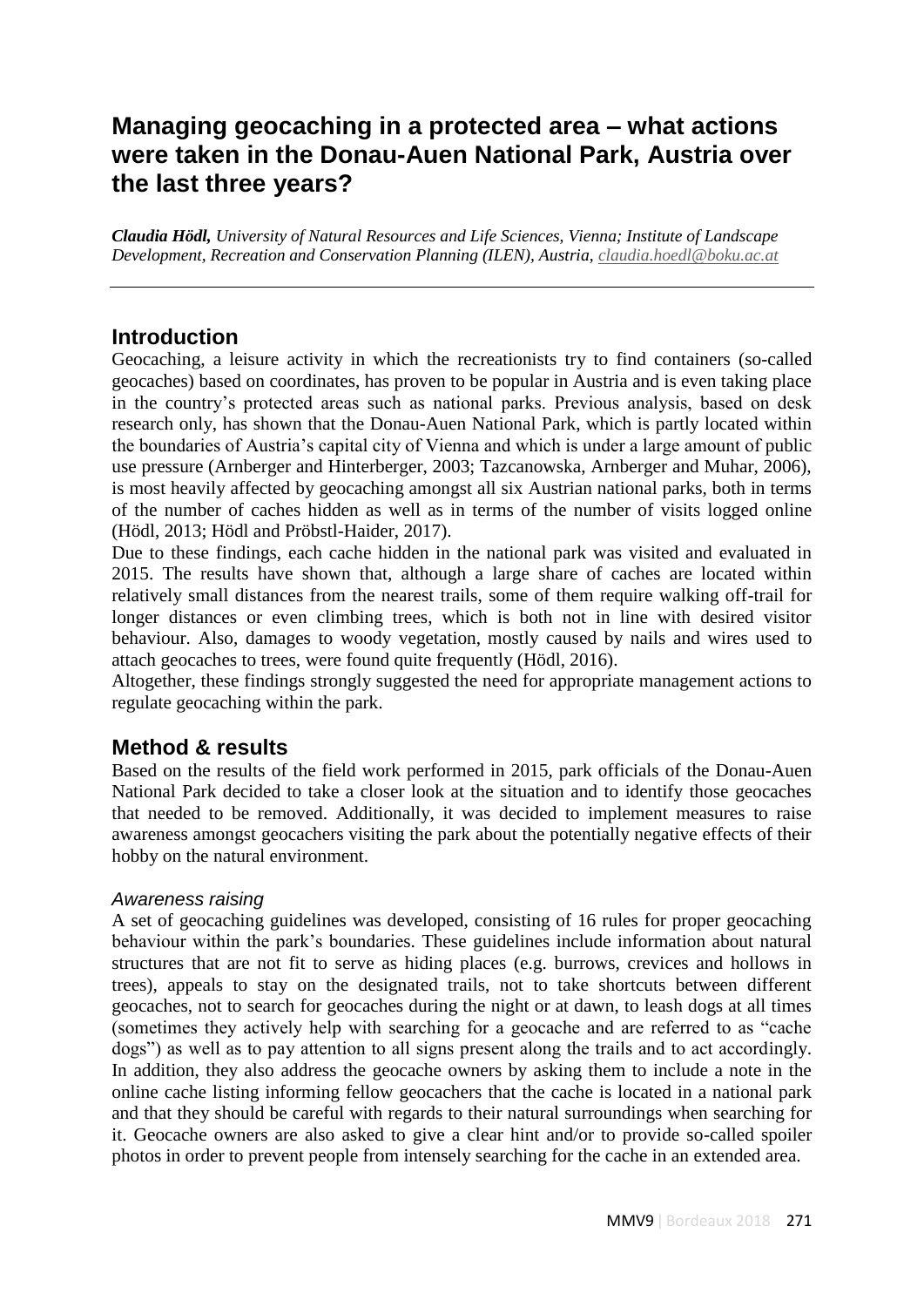These guidelines were completed in late 2016 and meant to be published online, either in a full or reduced version. As of May 2018, the guidelines are yet to be found on the park's official website.

#### *Identification of geocaches that need to be removed*

Foresters of the national park were tasked with identifying those caches that needed to be removed in their eyes. This was performed separately for caches located in areas that fall within the competence of the city of Vienna and for those within the responsibility of the province of Lower Austria. Whereas the forester responsible for this task for the Lower Austrian park areas marked all caches needing removal in an excel spreadsheet, the forester(s) managing the Viennese parts of the national park crossed them out on printed maps.

All in all, this evaluation lasted from 2016 to 2017 and resulted in the identification of 56 problematic geocaching sites in Vienna and 8 in Lower Austria.

## *Updating the current number of geocaches within the national park*

To assess the current number and exact locations of geocaches hidden within the national park the operators of the biggest geocaching platform worldwide, geocaching.com, were contacted and asked to provide a list of all caches hidden in the park as well as in possible future expansion areas. The provided excel spreadsheet was then cross-checked with the list from the 2015 field work.

The results show that by February  $23<sup>rd</sup>$  2018 a total of 307 geocaching sites (hiding places and stages alike) were located within the defined area. In comparison to 2015, this means an increase of about 1 %. Although 61 new cache sites were recorded (50 caches and 11 stages), a total of 49 sites (40 caches and 9 stages) have been archived since 2015, resulting in a more or less stable total number of cache sites over the last three years.

Some of the archived caches were amongst those identified for removal, leaving 53 active problematic cache sites by February 23<sup>rd</sup> 2018 (45 in Vienna and 8 in Lower Austria). But this number may increase again since most of the 61 new cache sites still need to be evaluated by the national park foresters.

## *Contacting geocache owners about the removal of their caches*

In a next step, park officials are planning to contact the owners of all geocaches that need to be removed via the online platform geocaching.com. They have created their own official geocaching account for that purpose in early 2018 and prepared an according information letter for distribution. Contacting the respective cache owners should take place over the course of 2018.

## **Conclusions**

Although geocaching is certainly not the biggest challenge the Donau-Auen National Park is facing (Arnberger et al., 2012), it still is an important factor for visitor management since it may encourage people to walk off-trail and impair sensitive areas by doing so. The results show that there are various actions that can be taken to make an attempt at regulating geocaching within the park. But how effective strategies like awareness raising by publishing behavioural guidelines and contacting geocachers about the removal of problematic caches are going to be remains unclear for the time being since these measures have not been implemented yet. This may be due to the different administrative bodies respectively